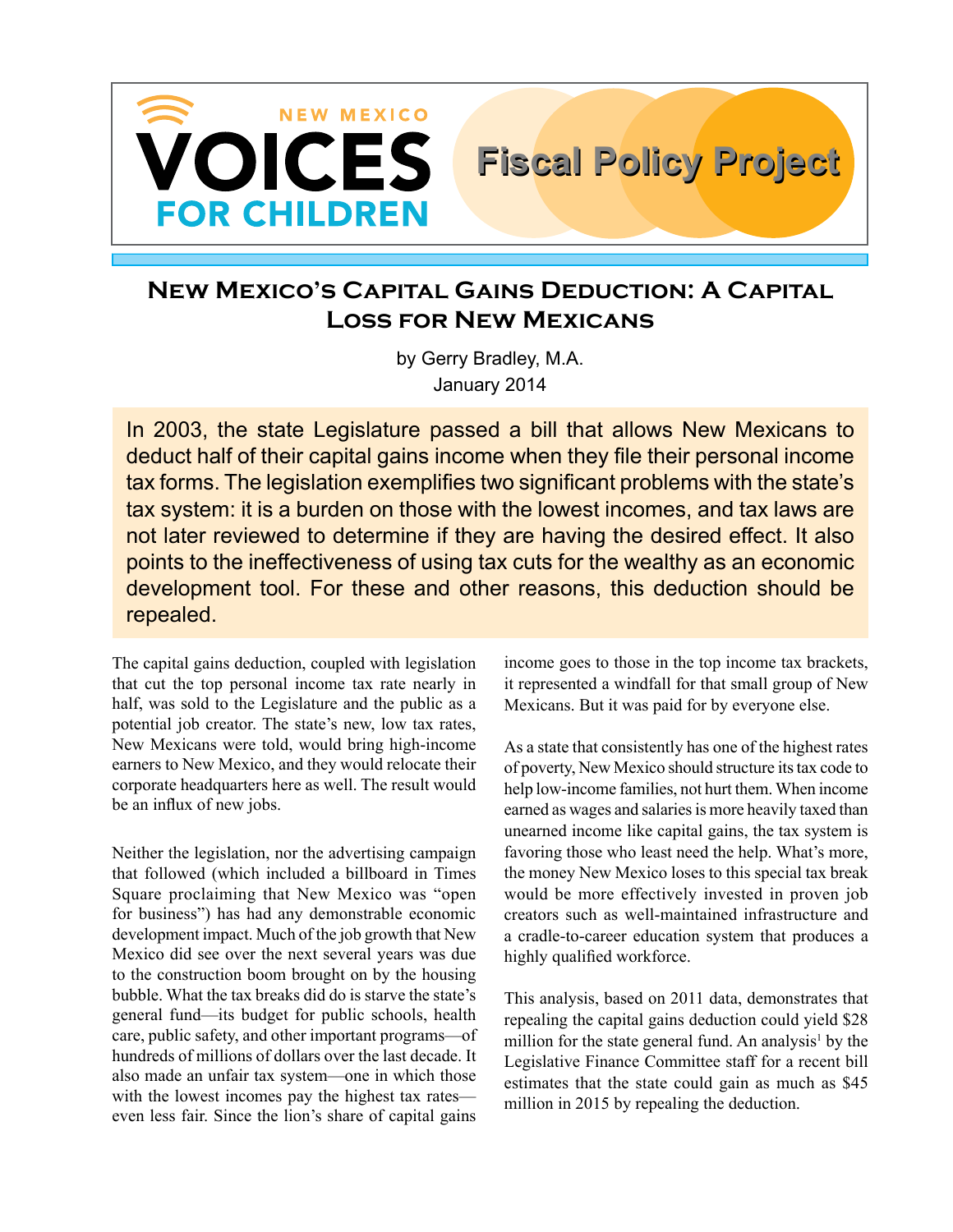### **Income and its Distribution in New Mexico**

A capital gain is the profit that results from the sale of a capital asset such as a stock, bond or real estate, when the sale price is higher than the purchase price. The gain is the difference between the lower price at which the asset was purchased and the higher price for which it was later sold. A capital loss results if the purchase price was higher than the eventual sale price.

Federal income tax returns from 2011—the most recent year for which data from the Internal Revenue Service are available—were examined for this report. (Analysts must rely on IRS data because New Mexico has not published any data on its personal income tax since 2005. This is a serious transparency problem and a challenge to those who would analyze the cost of any income tax provision, not just capital gains.) By examining the federal income tax returns for New Mexico, it is possible to estimate not only the cost of the capital gains deduction, but how the benefit from that tax break is distributed—in other words, how many New Mexicans benefitted and in which income brackets they were concentrated.

In 2011 there were slightly more than 914,000 federal personal income tax returns filed by New Mexicans. Collectively, New Mexicans reported about \$41.8 billion in total income in 2011. As Graphic I (below) shows, about 70 percent of New Mexico personal income tax (PIT) filers reported an adjusted gross income (AGI) of \$50,000 or less. Another 20 percent reported income of between \$50,000 and \$100,000. The final 10 percent of filers reported income of over \$100,000, with just 0.3 percent reporting income of over \$500,000.

Graphic II (below) shows how the state's total income of \$41.8 billion was distributed. The 70 percent of tax filers at the bottom of the income scale (earning up to \$50,000) received only 31 percent of the total income. The 20 percent of the filers in the next bracket (between \$50,000 and \$100,000) reported almost as much income (30 percent) as the much larger group below it. All of the rest—nearly 40 percent—of the state's income went to the small group at the top (with incomes of \$100,000 and up)—representing just 10 percent of all returns.

|                          | <b>All Income</b><br>Groups | Under<br>\$50,000 | \$50,000-<br>\$100,000 | \$100,000<br>$-$200,000$ | \$200,000-<br>\$500,000 | \$500,000-<br>\$1,000,000 | \$1,000,000<br>or more |
|--------------------------|-----------------------------|-------------------|------------------------|--------------------------|-------------------------|---------------------------|------------------------|
| l Number of<br>l Returns | 914,444                     | 642,974           | 178,777                | 74,247                   | 14,799                  | 1,844                     | 803                    |
| l Percent of Total       |                             | 70.3%             | 19.6%                  | 8.1%                     | 1.6%                    | $0.2\%$                   | 0.1%                   |

### **Graphic I New Mexico Federal Income Tax Returns by Income Group (2011)**

Source: US Internal Revenue Service 2011 Statistics of Income, New Mexico Voices for Children calculations

# **Graphic II Income (in thousands) and Distribution by Income Group (2011)**

|                         | <b>All Income</b><br><b>Groups</b> | Under<br>\$50,000           | \$50,000-<br>\$100,000 | \$100,000<br>$-$200,000$ | $$200,000-$<br>\$500,000 | \$500,000-<br>\$1,000,000               | \$1,000,000<br>or more |
|-------------------------|------------------------------------|-----------------------------|------------------------|--------------------------|--------------------------|-----------------------------------------|------------------------|
| Total<br>Income         |                                    |                             |                        |                          |                          |                                         |                        |
| for Group               |                                    | $$41,850,497$ $$12,978,431$ | \$12,643,296           | \$9,822,230              | \$4,119,881              | $\vert$ \$1,239,570 $\vert$ \$2,040,319 |                        |
| <b>Percent of Total</b> |                                    | 31%                         | $30.2\%$               | 23.5%                    | 9.8%                     | $3.0\%$                                 | 4.9%                   |

Source: US Internal Revenue Service 2011 Statistics of Income, New Mexico Voices for Children calculations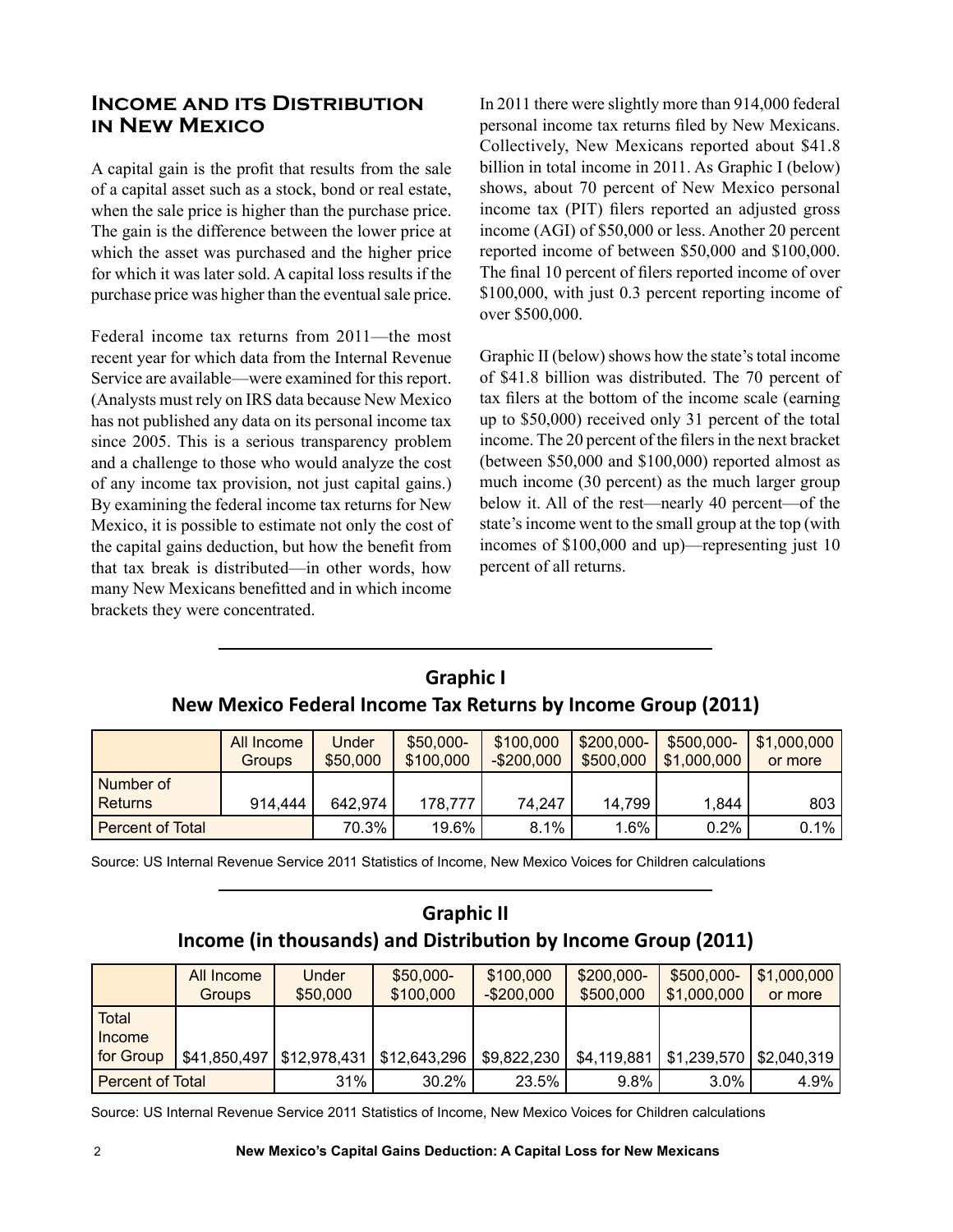# **Capital Gains Income**

The IRS reported that there were about 110,500 returns with capital gains income in 2011 in New Mexico. Graphic III (below) shows how many returns reported capital gains income by income group. Of that total, about 41 percent were from taxpayers with less than \$50,000 in adjusted gross income. Remember, this

group represents 70 percent of the tax filers in New Mexico. Another 27 percent of the returns with capital gains income were from taxpayers with between \$50,000 and \$100,000 in AGI, while 22 percent of the returns were from taxpayers with AGI between \$100,000 and \$200,000. The last 10 percent were from taxpayers with AGI over \$200,000, with about 2 percent of returns having income of over \$500,000.

As with the distribution of total income, the distribution of capital gains income is skewed toward those in the higher income brackets, as shown in Graphic IV (below). Actual capital gains income from

taxpayers with AGI under \$100,000 was only 12.8 percent of total capital gains income. Returns with reported income between \$100,000 and \$1,000,000 had 41.3 percent of capital gains income, while those with AGI over \$1,000,000 had 46 percent of total capital gains income. Capital gains income went disproportionately to taxpayers with income over a million dollars.



# **Graphic III Returns with Capital Gains Income by Income Group (2011)**

|                           | All Income<br><b>Groups</b> | Under<br>\$50,000 | \$50,000-<br>\$100,000 | \$100,000<br>$-$200,000$ | \$200,000-<br>\$500,000 | \$500,000-<br>\$1,000,000 | \$1,000,000<br>or more |
|---------------------------|-----------------------------|-------------------|------------------------|--------------------------|-------------------------|---------------------------|------------------------|
| Number of<br>Returns with |                             |                   |                        |                          |                         |                           |                        |
| <b>Capital Gains</b>      | 110,458                     | 45,048            | 30,359                 | 24,195                   | 8,697                   | 1.455                     | 706                    |
| <b>Percent of Total</b>   |                             | 24.4%             | 27.5%                  | 21.9%                    | 7.9%                    | 1.3%                      | 0.6%                   |

Source: US Internal Revenue Service 2011 Statistics of Income, New Mexico Voices for Children calculations

## **Graphic IV Capital Gains Income (in thousands) by Income Group (2011)**

|                                   | All Income<br><b>Groups</b> | Under<br>\$50,000 | \$50,000-<br>\$100,000 | \$100,000<br>$-$200,000$ | \$200,000-<br>\$500,000 | \$500,000-<br>\$1,000,000 | \$1,000,000<br>or more |
|-----------------------------------|-----------------------------|-------------------|------------------------|--------------------------|-------------------------|---------------------------|------------------------|
| Amount of<br><b>Capital Gains</b> |                             |                   |                        |                          |                         |                           |                        |
| Income                            | \$1,220,362                 | \$85,945          | \$71,925               | \$142,485                | \$213,957               | \$147,446                 | \$558,604              |
| <b>Percent of Total</b>           |                             | 7.9%              | 5.9%                   | 11.7%                    | 17.5%                   | 12.1%                     | 45.8%                  |

Source: US Internal Revenue Service 2011 Statistics of Income, New Mexico Voices for Children calculations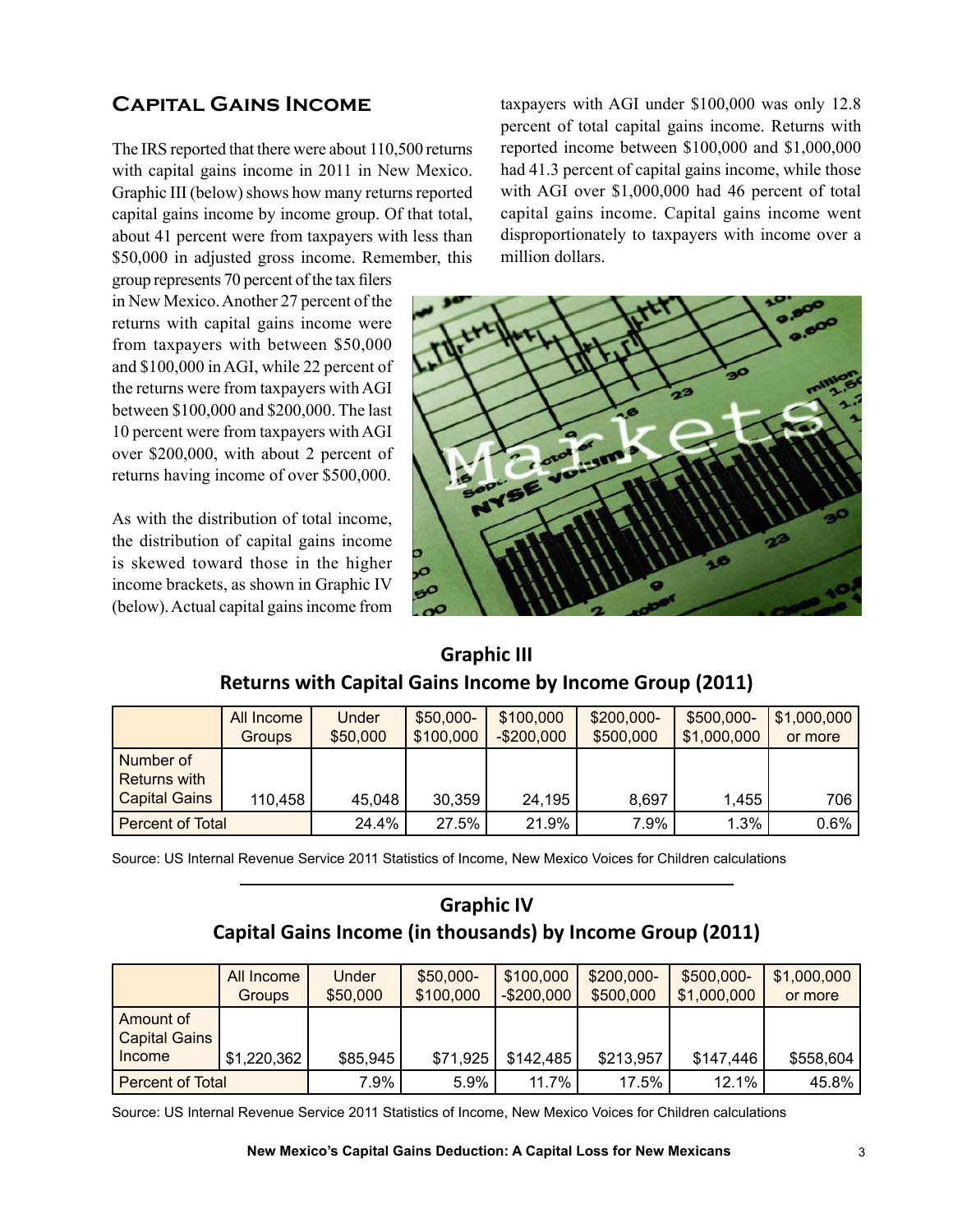# **A Regressive System**

Graphic V (below) shows that the deduction for 50 percent of capital gains on New Mexico returns disproportionately helps taxpayers with income over \$1,000,000. The New Mexico deduction for 50 percent of capital gains income cost the state of New Mexico roughly \$28 million in 2011. Almost half—\$13.7 million—of the total \$28 million went to those with income over \$1,000,000. The deduction cost \$12.2 million in lost revenue (or 44 percent of the total) for the \$100,000 to \$1,000,000 group. The deduction was worth only \$2.1 million for all the taxpayers with income less than \$100,000.

Graphic VI (below) shows average income tax rates for each income class, with a top marginal rate of 4.9 percent. The average tax rate reaches 4.4 percent at the \$50,000 AGI level, 4.8 percent starting at \$200,000, and the top 4.9 percent average rate at \$500,000 or more.

While the state's personal income tax is slightly progressive—meaning the tax rates increase as income increases—the overall system is regressive. When other state and local taxes are figured in, the system is quite regressive,<sup>2</sup> as shown in Graphic VII (below). The New Mexicans in the bottom 20 percent—those earning less than \$17,000—pay more than 10 percent

# **Graphic V Capital Gains Tax Revenue (in thousands) Lost to State by Income Group (2011)**

|                           | All Income | Under    | \$50,000- | \$100,000   | \$200,000- | \$500,000-  | \$1,000,000 |
|---------------------------|------------|----------|-----------|-------------|------------|-------------|-------------|
|                           | Groups     | \$50,000 | \$100,000 | $-$200,000$ | \$500,000  | \$1,000,000 | or more     |
| State Tax<br>Revenue Lost | \$27,995   | \$503    | \$1,625   | \$3,391     | \$5,178    | \$3,612     | \$13,686    |

Source: US Internal Revenue Service 2011 Statistics of Income, New Mexico Voices for Children calculations

# **Graphic VI Average State Income Tax Rate by Income Group (2011)**

|                                           | All Income | Under    | \$50,000- | \$100,000   | \$200,000- | \$500,000-                | \$1,000,000 |
|-------------------------------------------|------------|----------|-----------|-------------|------------|---------------------------|-------------|
|                                           | Groups     | \$50,000 | \$100,000 | $-$200,000$ | \$500,000  | $\frac{1}{2}$ \$1,000,000 | or more     |
| <b>Average State</b><br>Income Tax Rate I | 4.6%       | 4.4%     | 4.6%      | 4.8%        | 4.8%       | 4.9%                      | 4.9%        |

Source: US Internal Revenue Service 2011 Statistics of Income, New Mexico Voices for Children calculations

### **Graphic VII**

### **Share of Income Paid in State and Local Taxes by Non-Elderly New Mexicans (2013)**

| <b>Income Quintile</b>     | Lowest    | Second    | <b>Middle</b> | Fourth    | <b>Top 20%</b>  |            |               |  |
|----------------------------|-----------|-----------|---------------|-----------|-----------------|------------|---------------|--|
|                            | 20%       | 20%       | 20%           | 20%       | <b>Next 15%</b> | Next 4%    | <b>Top 1%</b> |  |
| Income Range               | Less than | \$17,000- | \$29,000-     | \$48,000- | \$79,000-       | \$144,000- | \$323,000     |  |
|                            | \$17,000  | \$29,000  | \$48,000      | \$79,000  | \$144,000       | \$323,000  | or more       |  |
| Average Income             |           |           |               |           |                 |            |               |  |
| in Group                   | \$10,200  | \$23,400  | \$37,300      | \$59,700  | \$102,000       | \$197,000  | \$732,400     |  |
| <b>Total Paid in State</b> |           |           |               |           |                 |            |               |  |
| and Local Taxes            | 10.6%     | 10.2%     | $9.7\%$       | $9.2\%$   | 7.9%            | $6.4\%$    | 4.8%          |  |

Source: *Who Pays? A Distributional Analysis of the Tax Systems of All Fifty States*, Institute on Taxation and Economic Policy, 2013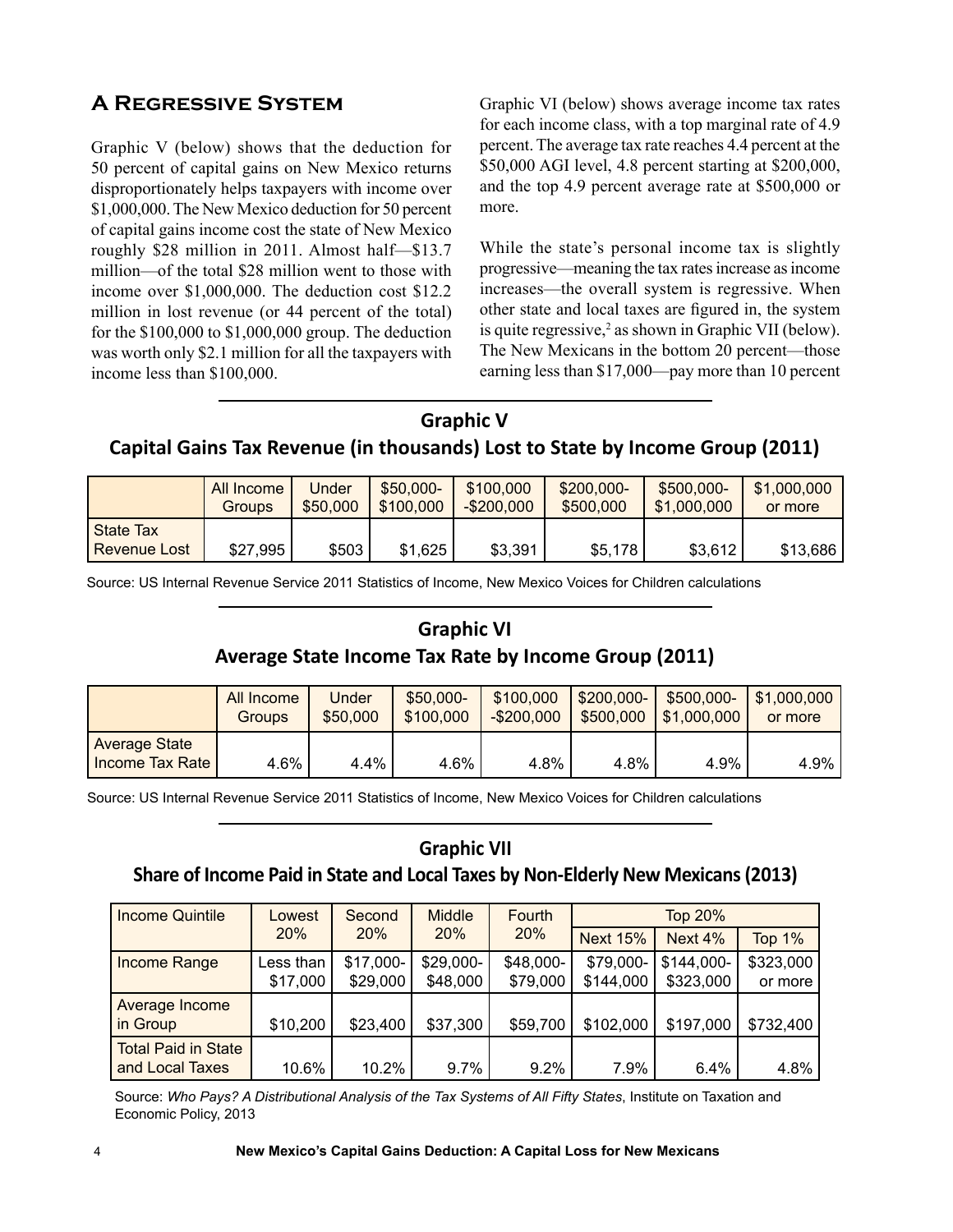of their income in state and local taxes. Thanks in part to our generous capital gains deduction, New Mexicans in the top 1 percent—earning more than \$323,000—pay less than 5 percent of their income in these same taxes. Clearly, they are the last group to need tax relief.

# **What We Got for \$28 Million**

There is no evidence that the capital gains deduction created one job in New Mexico, let alone enough jobs to raise as much revenue as the cut cost. In fact, numerous studies<sup>3</sup> have shown that cutting taxes for For tax incentives to work as an economic development tool, they need to have accountability built in, such as performance requirements, and they need to be targeted. They also need to be studied for effectiveness and revised or repealed if they are not having the desired impact. New Mexico does a very poor job of adding up its many tax expenditures, let alone determining if they are of any economic development value. Most states, and the federal government, create an annual tax expenditure report that tallies how much revenue is being foregone through tax credits, deductions, and exemptions. The most effective reports also analyze various tax expenditures so the



the wealthy is not a good economic development strategy, in part because the cuts are poorly targeted. The wealthy can do whatever they want with their windfall tax break. Certainly, some will choose to make business investments that may lead to job creation, but they are also free to park it in the bank, spend it in another country's economy while on vacation, or tuck it away in an off-shore account. Nor is there evidence that tax rates impact where the wealthy choose to live. Other quality-of-life concerns, such as climate, culture, and family roots have significantly more influence. Simply cutting taxes for the wealthy or profitable corporations as a way to "create" jobs makes as much sense as casting seed corn to the wind and hoping enough of it sprouts that you can feed your family next year.

legislative and executive branches know how they are performing. New Mexico does not.

The Legislature has passed bills requiring tax expenditure budgets on three different occasions, but all were vetoed. The tax expenditure reports that were the result of executive orders in the wake of the vetoes were neither comprehensive nor contained any useful analysis. Interestingly, the report released in 2013 did not include the cost of the capital gains deduction—although it did include the costs for some tax expenditures for low-income tax filers. As this information is readily available to the department responsible for the report, the fact that it is conspicuously missing demands an answer as to why.